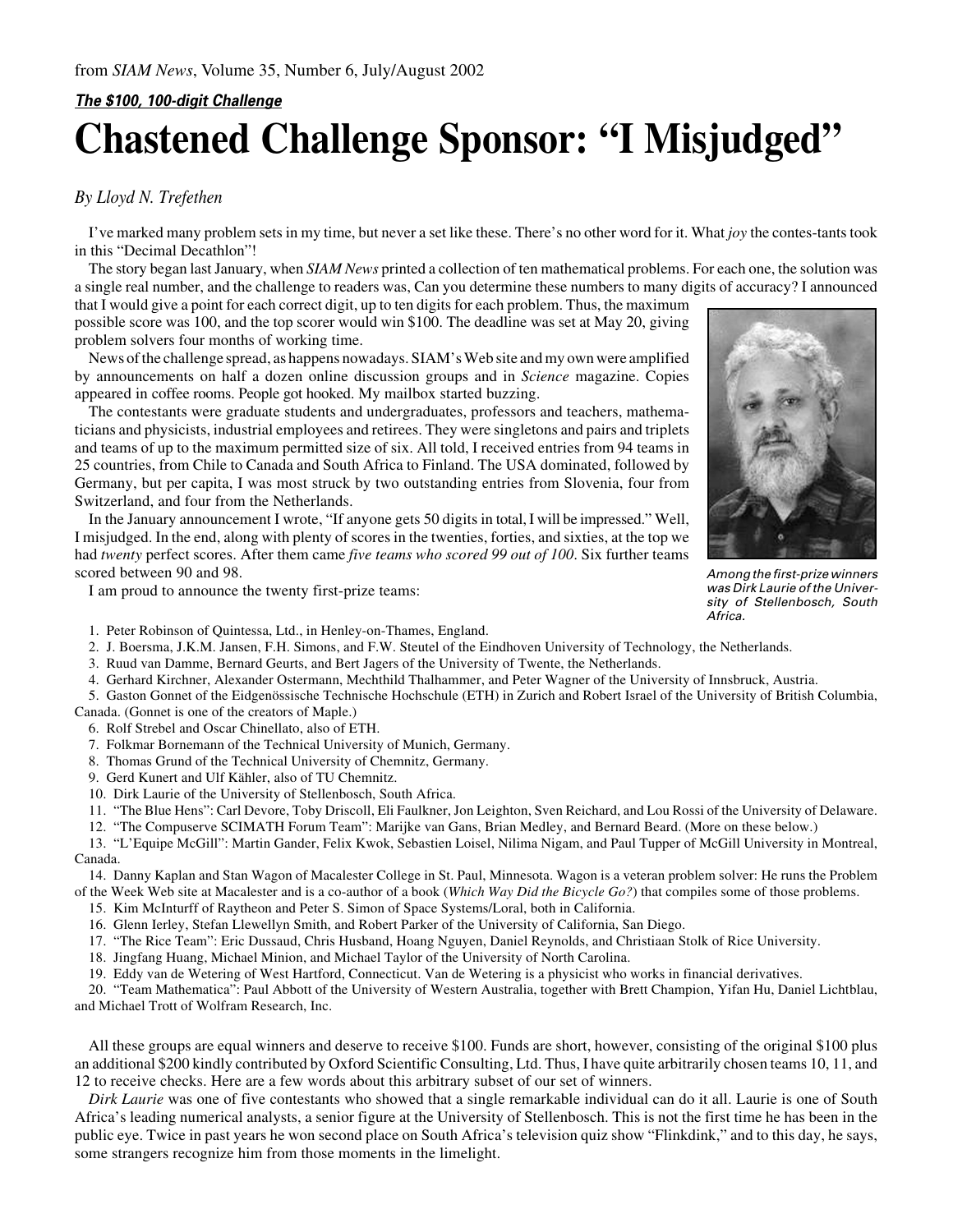*The Delaware Team* exemplifies collaboration between students and faculty at a university. Toby Driscoll and Lou Rossi are assistant professors, Sven Reichard and Carl Devore are graduate students, and Eli Faulkner is an undergraduate about to begin his senior year; all are in the Department of Mathematical Sciences. Jonathan Leighton is a continuing education student in computer science.

*The Compuserve SCIMATH Forum Team* represents collaboration of a modern kind—these three have never met! They are Internet friends and regular participants in this online mathematics group. Marijke van Gans lives on the Isle of Bute in Scotland and intends in the future to go to graduate school. Brian Medley is a sixth-form (high school) mathematics teacher in Wigan, not far from Manchester in northern England. Bernard B. Beard is an associate professor at Christian Brothers University in Memphis, Tennessee. This remarkable trio exchanged ideas and computer files for months until they were sure they had nailed all ten answers. Beard collected the files into a 55-page pdf document full of zest and creativity and some beautiful illustrations. My friends, I hope to meet you one day, and I hope one day you meet each other!



Delaware first-prize winners (left to right) Jon Leighton, Toby Driscoll, Eli Faulkner, Carl Devore, and Lou Rossi of the University of Delaware. Teammate Sven Reichard is not shown.

The 99-digit second-prize winners were Niclas Carlson of the Åbo Akademi University, Finland; Michel Kern of INRIA in Rocquencourt,

France; David Smith of Loyola Marymount University, in Los Angeles; Craig Wiegert of the University of Chicago; and Katherine Hegewisch and Dirk Robinson of Washington State University.

All right, then, what about these problems?

People solved them by all kinds of methods—implemented in Mathematica, Matlab, Maple, C/C++, Fortran, and, occasionally, in PARI, Visual Basic, UBASIC, Octave, Java, Pascal, or GSL. (One contestant crunched his numbers in Excel, but he was not among the high scorers.) Some contestants are world-famous mathematicians and favored advanced solution techniques. Others are more junior academics, students, or amateurs and tended to invent more techniques for themselves.

There's a pattern in how the work on such problems goes. You can solve almost any problem to two- or three-digit accuracy by some kind of brute force method. Most of us start out this way. To get more digits, you have to be cleverer, which in many cases can be achieved by some kind of extrapolation. This might be extrapolation in mesh size, limit of integration, or matrix dimension, so long as the number to be extrapolated depends regularly on the parameter. This approach can often be made to yield ten digits and once you've got ten, if your software system permits, you can often get 50 or even 500. For most of the problems, I received solutions from several teams that agreed to 100 digits or more.

Then there's a third stage, attained by some contestants for some problems: the dazzlingly slick. An idea comes along, advanced or elementary, that simply busts the problem open. It's thrilling when this happens; but in all ten cases, it is entirely possible to get those ten digits by less specialized means.

I had thought of writing a learned article about these problems, but the barriers to entry have been raised too high! As I write these words, eight of the first-prize teams have already posted solutions online (follow the pointers from my Web page, www.comlab.ox.ac.uk), and several of them are preparing technical reports. Surely few numerical exercises have ever been examined in such minute detail as these ten!

So here goes, just a casual summary.

*Problem 1. What is*  $I = \lim_{\varepsilon \to 0} \int_{\varepsilon}^{1} x^{-1} \cos(x^{-1} \log x) dx$ ? This integrand is devilish because it diverges to  $\infty$  and oscillates infinitely often. Unless you find a way to use them very cleverly, the automatic integrators in systems like Maple cannot get ten digits. Many people made use of the Lambert *W* function, and many changed variables with  $t = x^{-1}$  to get  $I = \lim_{L \to \infty} \int_{1}^{L}$  $\int_{-t}^{L} t^{-1} \cos(t \log t) dt$ . But the problem of infinitely many oscillations must still be dealt with. A popular approach was to separate the oscillations to obtain an alternating series of contributions to the integral, which can then be summed and extrapolated by Aitken extrapolation or other methods. Many people also used integration by parts one or more times to make the integrand better behaved.

Here's the slickest solution I know: Since the cosine is the real part of the complex exponential, we can write  $I = \text{Re }\lim_{L\to\infty} \int_{1}^{L} t^{-1} \exp\left(\frac{L}{L}\right) dt$  $(it \log t)dt$ , that is,  $I = \text{Re}\lim_{t \to \infty} \int_{1}^{t}$  $\int_{t}^{L} t^{-1} t^{it} dt$ . Now, since the integrand is an analytic function, we can rotate contours in the complex plane to get  $I = \text{Re } \lim_{L \to \infty} \int_{1}^{1+it} t^{-1} t^{it} dt$ . The oscillations are gone! For 15-digit accuracy,  $L = 15$  is big enough, and standard numerical integrators give the answer in one second of computer time. *Solution:* 0.323367431677778 . . .

*Problem 2. A photon moving at speed 1 in the x–y plane starts at*  $t = 0$  *at*  $(x, y) = (1/2, 1/10)$ *<i>, heading due east. Around every integer lattice point (i,j) in the plane, a circular mirror of radius 1/3 has been erected. How far from*  $(0,0)$  *is the photon at*  $t = 10$ *? This problem is elementary;* a little care with geometry gives you a convincing trajectory. But there is a catch: The problem is ill-conditioned, for the dynamics are *chaotic*. Small perturbations in the initial conditions, or small perturbations introduced by rounding errors along the way, grow exponentially with time. After ten time units, they have been amplified by about eleven orders of magnitude, and, as a result, if you are working in the standard IEEE 16 digit precision, you cannot compute the answer to more than five or six significant digits. So extended precision is needed for this problem. Once you realize this, you can solve it in any number of software systems. The photon bounces 14 times and ends up near (–0.736, 0.670). (I should have been bolder and asked for the solution at *t* = 100.)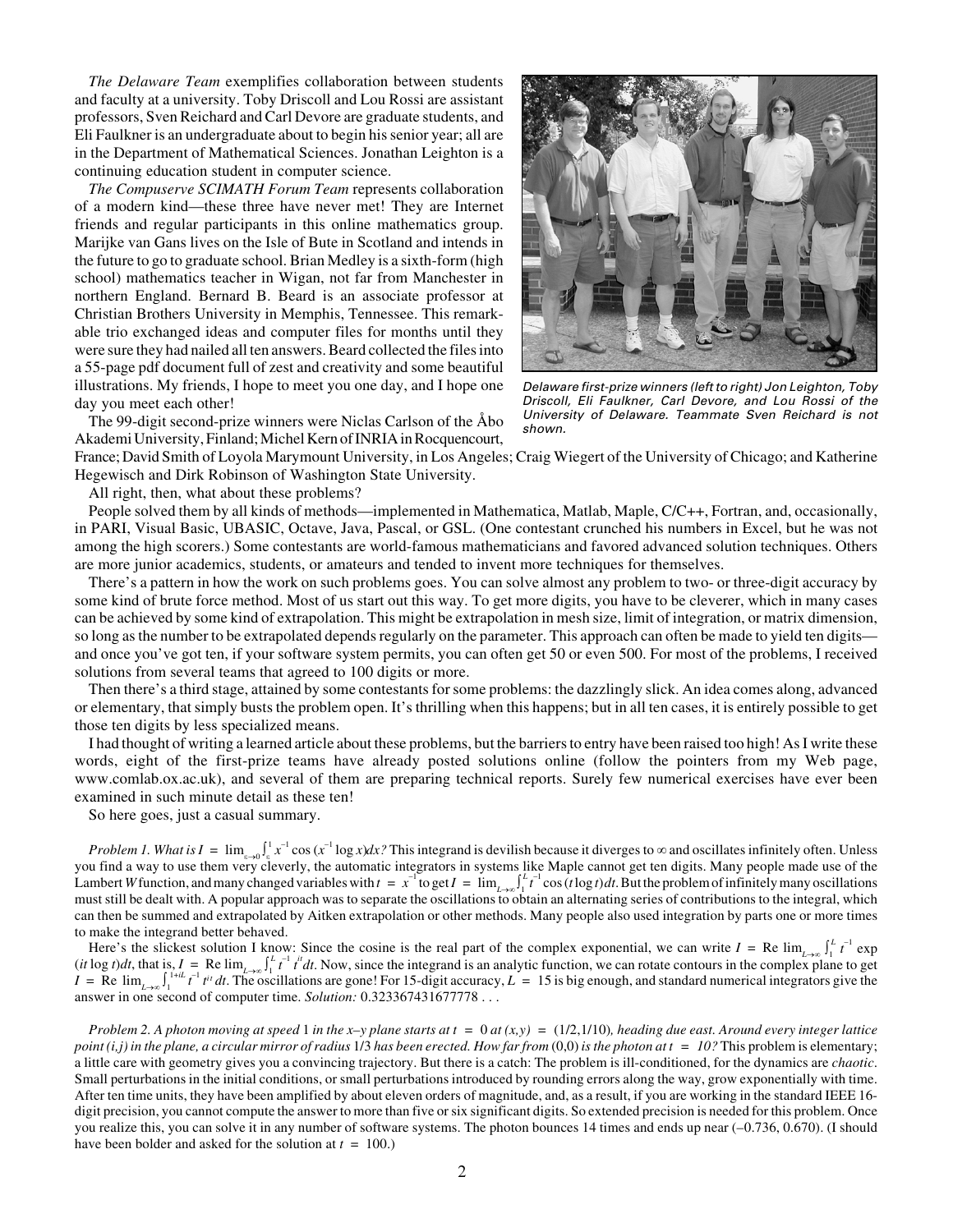

First-prize winners (front to back) Brian Medley, Bernard Beard, and Marijke van Gans of the Compuserve SCIMATH Forum. This cyber-photo symbolizes their cyber-collaboration: The three have never met.

and hence the only one that cannot be solved in standard Matlab. To put it another way, it's the only one for which rounding errors are the key issue. In general, fast convergence of algorithms is a much bigger focus of effort in scientific computing than control of rounding errors. (I argued this point in a *SIAM News* essay, "The Definition of Numerical Analysis," in November 1992.) *Solution:* 0.995262919443354 . . .

This is the only one of the ten problems that requires extended precision-<br>This is the only one of the ten problems that requires extended precision<br>for the ready space. The first only one for which rounding errors are fi *Problem 3. The infinite matrix A with entries*  $a_{11} = 1, a_{12} = 1/2, a_{21} = 1/2$  $3, a_{13} = 1/4, a_{22} = 1/5, a_{31} = 1/6, etc.,$  *is a bounded operator on*  $\ell^{2^2}$ . *What* is  $\|\vec{A}\|$  ? The norm is the largest singular value of *A* or, equivalently, the square root of the largest eigenvalue of  $A<sup>T</sup>A$ . Almost all teams approached this problem by working with  $N \times N$  finite sections of the infinite matrix. For  $||A||$  to be accurate to ten digits, N must be in the thousands, too high for most computer systems. Therefore, most contestants found the needed digits by extrapolation of, for example, results for dimensions  $N = 2, 4, 8, \ldots, 512$ . *Solution:* 1.27422415282122 . . .

*Problem 4. What is the global minimum of the function*  $exp(sin(50x))$  +  $\sin(60e^y) + \sin(70\sin(x)) + \sin(\sin(80y)) - \sin(10(x+y)) + \frac{1}{4}(x^2 + y^2)$ ? This function is cooked up to have infinitely many local minima— $667$  of them in the unit square alone—but only one global minimum. But it isn't hard to figure out which local minimum is the right one; if you look closely at a contour plot

you'll find that it is near (–0.024,0.211). Starting with this initial guess, you can find the minimum to high precision with all kinds of numerical methods. Alternatively, the NMinimize command in Mathematica finds the global minimum without too much trouble if you use its SimulatedAnnealing or DifferentialEvolution options. *Solution:* –3.30686864747523 . . .

Problem 5. Let  $f(z) = 1/\Gamma(z)$ , where  $\Gamma(z)$  is the gamma function, and let  $p(z)$  be the cubic polynomial that best approximates  $f(z)$  on the unit *disk in the supremum norm*  $\|\cdot\|_{\infty}$ . *What is*  $\| f - p \|_{\infty}$ ? This problem of complex Chebyshev approximation was the one that gave people the most trouble, perhaps because the complex functions have an advanced flavor that not all contestants are comfortable with. Certainly one needs to make use of at least one fact of complex analysis: By the maximum modulus principle,  $f - p$  will achieve its largest magnitude on the boundary of the domain of approximation, and thus we need only consider *z* on the unit circle. It also helps to note that it's enough to consider polynomials with real coefficients—for if *p* has complex coefficients, then  $p(z) + (p(\overline{z}))/2$  will be an equally good approximant (in fact, better) that is real.

I admire the hard work and ingenuity that so many teams expended to find their solutions to this problem. After trying one method, for example, the SCIMATH people wrote, "Every trick in the book gets stuck in the mud of this gully!" Undaunted, they persevered until they found another method that worked. Half a dozen experts made use of specialized algorithms and software created for such problems by Fischer and Modersitzki, Le Bailly and Thiran, or Tang. *Solution:* 0.214335234590459 . . .

*Problem 6. A flea starts at* (0,0) *on the infinite 2D integer lattice and executes a biased random walk: At each step it hops north or south with probability*  $1/4$ *, east with probability*  $1/4 + \varepsilon$ *, and west with probability*  $1/4 - \varepsilon$ *. The probability that the flea returns to* (0,0) *sometime during its wanderings is* 1/2. What is  $\varepsilon$ ? If no wind is blowing, i.e., if  $\varepsilon = 0$ , then the flea returns to the origin infinitely often with probability 1. For any nonzero  $\varepsilon$ , however, the probability of return falls below 1. Many people simulated this problem by numerical experiments to get a few digits. In such a simulation, as in more advanced methods, one must be careful not to confuse the *expected number of returns*  with the *probability of return*  $p = v/(v + 1)$ .

The high-precision methods devised for this problem were wide-ranging. Some contestants used 1D or 2D recurrence relations and infinite series; some used generating functions and Fourier analysis; some formulated a linear algebra problem to determine probabilities at each lattice point on the grid, a "lattice Green function" that can in turn be related to a double integral. The probability of return, given  $\varepsilon$ , can in fact be written down explicitly in terms of elliptic functions; but in any case one ends up solving a nonlinear equation to find the value of  $\varepsilon$  that gives  $p = 1/2$ . *Solution:* 0.0619139544739909 . . . (or its negative)

*Problem 7. Let A* be the 20,000-by-20,000 matrix whose entries are zero everywhere except for the primes 2, 3, 5, 7, . . . , 224737 along the main diagonal and the number 1 in all the positions  $a_{ij}$  with  $|i - j| = 1, 2, 4, 8, \ldots, 16384$ . What is the (1,1) entry of  $A^{-1}$ ? When I posed this problem, I was thinking of matrix iterations. The matrix is too big for a direct solution on most computers, but by the conjugate gradient method with a diagonal preconditioner, one can find the answer in fewer than twenty iterations. The required number is the first entry in the solution vector x of the system  $Ax = e_1$ , where  $e_1 = (1,0,0,\dots)^T$ . Virtually every contestant found the answer by an iterative method like this, often using simpler iterations, such as Gauss–Seidel or a method devised ad hoc.

But would you believe that the problem can be solved *exactly*? Not just directly, but truly exactly! The number we are looking for is the ratio of two determinants (Cramer's rule), each of which is an integer. "All" one has to do is to find these integers. I never dreamed of such a thing, but one of our contestants, the "LinBox team," actually achieved it. Jean-Guillaume Dumas of LMC\_IMAG in Grenoble ran 186 processors for four days using LinBox software; the mathematics involved blackbox modular techniques and the Chinese remainder theorem. The numerator and denominator are relatively prime and each has exactly 97,390 digits: The quotient is 310164 . . . 7075/427766 . . . 5182, where each ". . . " represents 97,380 omitted digits. Zhendong Wan of the University of Delaware subsequently verified the result on one processor with a large memory (4GB), in 12 days of further computation. *Solution:* 0.725078346268401 . . .

*Problem 8. A square plate*  $[-1,1] \times [-1,1]$  *is at temperature*  $u = 0$ . At time  $t = 0$  the temperature is increased to  $u = 5$  along one of the four *sides while being held at*  $u = 0$  *along the other three sides, and heat then flows into the plate according to*  $u_i = \Delta u$ . When does the temperature